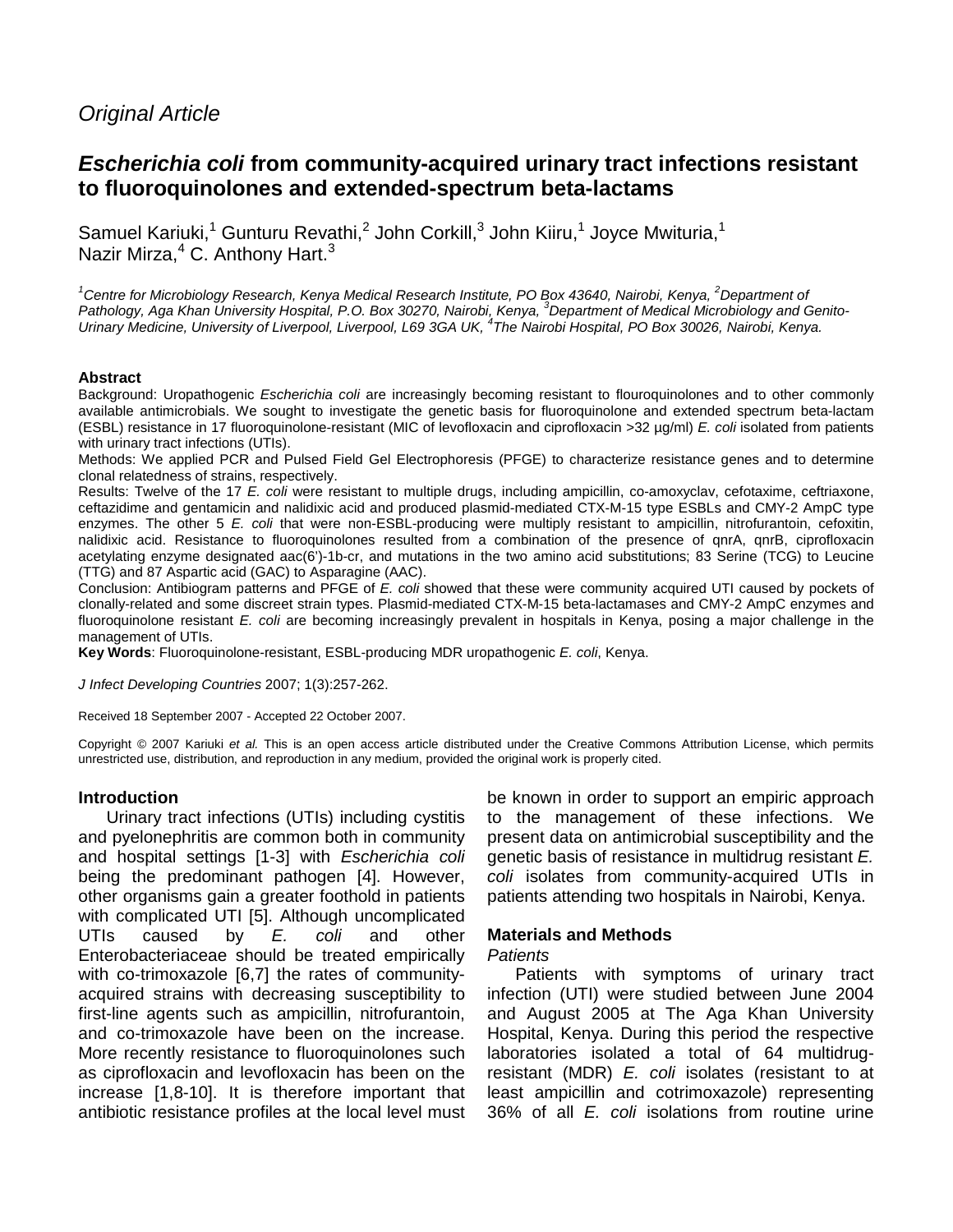cultures. A total of 17 of the MDR  $E$ , coli were initially resistant to ciprofloxacin and levofloxacin by routine disk diffusion methods and these isolates were selected for further study. They were isolated from 15 adults and two children (a 6 month-old baby boy and 12-year-old girl) with UTIs. Eleven of the adults and the 2 children were treated as outpatients; one adult each was admitted to the surgical and medical wards, respectively. All identifying clinical information was removed from the clinic data base and permission to further test the E. coli strains after isolation during routine clinical care was obtained from the KEMRI/National Ethical Review Board.

## Antibiotic susceptibility testing

Initially all isolates were tested for susceptibility to ampicillin, co-amoxyclav, ceftazidime, cefotaxime, ceftriaxone, co-trimoxazole, gentamicin, cefoxitin, cefepime, nalidixic acid, ciprofloxacin, imipenem, meropenem, tetracycline and nitrofurantoin (Oxoid Ltd., Basingstoke, United Kingdom) using E-Test MIC strips (E-test; AB BioDisk, Solna, Sweden) on Mueller-Hinton agar (Oxoid) as described by the Clinical Laboratory Standards Institute [11]. In addition, testing of susceptibility to cefotaxime, cefepime and to ceftazidime alone (E-test; AB BioDisk) and in combination with clavulanic acid (E-test for ESBLs; AB BioDisk) was performed on donors and E. coli K-12 transconjugants. Screening to detect phenotypic production of AmpC β-lactamases was done by direct susceptibility testing with a cefoxitin 30-µg disk and the three-dimensional enzyme extract test [12]. Escherichia coli ATCC® 25922 and ATCC® 35218 were included in each test to control for growth and potency in tests for MICs and for β-lactam/β-lactamase inhibitor combinations, respectively.

## Pulsed-field gel electrophoresis

Initially E. coli cultures were grown overnight in Nutrient broth (Oxoid), and the bacterial cells were then embedded in agarose plugs and chromosomal DNA obtained by digestion with Lysozyme (25 mg/mL) (Sigma, Poole, United Kingdom). Chromosomal DNA in agarose plugs was digested using 35 U of XbaI and 25 U of SpeI (Life Technologies, Paisley, United Kingdom) using a previously developed protocol [13]. PFGE of agarose plug inserts was then performed on a

CHEF-DR II system (Bio-Rad Laboratories, Richmond, Calif.) on a horizontal 1% agarose gel for 22 h at 120 V, with a pulse time of 1 to 40 s at 14 $\mathbb C$ . A lambda DNA digest consisting of a ladder (ca. 22 fragments) of increasing size from 48 kb to approximately 1,000 kb was included as a DNA size standard. The gel was stained with ethidium bromide and photographed on a UV transilluminator (UVP Inc., San Gabriel, Calif.). The restriction endonuclease (RE) digest patterns were compared, and their similarities were scored by the method of Tenover et al. (14). By these criteria isolates that gave PFGE banding patterns that were indistinguishable were assumed to be from a single outbreak strain. Isolates that gave banding patterns showing differences in fewer than four bands were assumed to be closely related, as they may represent isolates differing by a single genetic event. In addition, isolates with differences in four to six bands may also be part of an outbreak. However, isolates showing a difference in more than seven bands of their banding patterns may represent more than three genetic events, in which case they were considered epidemiologically unrelated.

## In-vitro conjugation and plasmid analysis

Each of the 17 MDR E. coli were conjugated with an azide resistant strain of E, coli J53, according to a previously described procedure [12] and plated on Mueller-Hinton agar containing ampicillin (32 µg/ml) and Sodium azide (200 µg/ml). The putative transconjugants were tested for susceptibility to all 15 antimicrobial agents by a disk-diffusion method to identify transferable resistance. Plasmid DNA extraction from both donor and transconjugants was performed using a Plasmid Mini Prep Kit (Qiagen Ltd., West Sussex, United Kingdom) according to manufacturer's instructions.

## Extraction of DNA template for PCR

Cells from 1.5 ml of the overnight culture were harvested by centrifugation at 13,000  $\times$  q for 5 min. After the supernatant was decanted, the pellet was resuspended in 5% Chelex-100 resin slurry (Bio-Rad) in injection grade water followed by boiling for 10 min. The supernatant, 2 µl (1/250 volume) of the total sample, was used as the source of template DNA for amplification.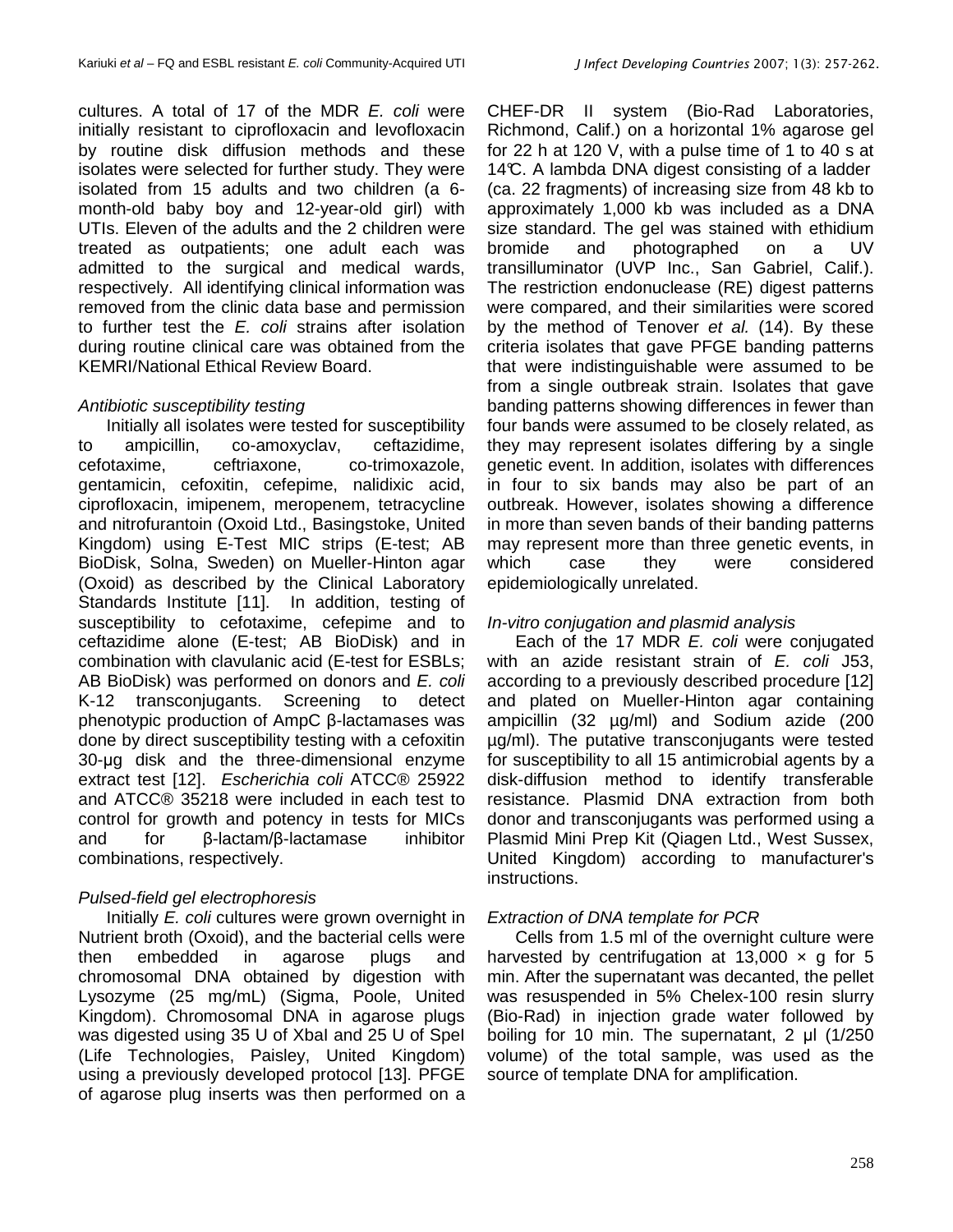## PCR for CTX-M genes

PCR amplification of the entire coding sequence of the blaCTX-M gene (ca. 1-kb amplicon) was done by the method described by Gniadowski et al. [15]. using primers P1C (5′-TCG TCT CTT CCA GA-3′) and P2D (5′-CAG CGC TTT TGC CGT CTA AG-3′).

PCR for fluoroquinolone resistance and AmpC gene

PCR of the quinolone resistance determining region (QRDR) was performed with the four primer pairs as described previously [13]. In addition we applied qnr gene primers, QP1 (5′- ATAAAGTTTTTCAGCAAGAGG; starting at the 12th qnr nucleotide) and QP2 (5'-ATCCAGATCGGCAAAGGTTA), to detect qnrA gene on plasmids (length, 657 bp). For qnrB, primers FQ1 (5'-ATGACGCCATTACTGTATAA) and FQ2 (5'GATCGCAATGTGTGAAGTTT) were used [16]. Two sets of primers, aac(6')-1b-cr 1 [aac(6')-1b-cr1 (5'ATATGCGGATCCAATGAGCAA CGCAAAAACAAAGTTAG3') aac(6')-1b-cr1 (5'ATATGCGAATTCTTAGGCATCACTGCGTGTT CGCTC3')] and aac(6')-1b-cr 2 [aac(6')-1b-cr2 (5'TTGCAATGCTGAATGGAGAG3'), aac(6')-1bcr2 (5'CGTTTGGATCTTGGTGACCT3')] were used to detect ciprofloxacin acetylating enzyme designated aac(6')-1b-cr [(confers low level ciprofloxacin resistance (MIC=0.25 µg/ml)] and located on a mobile transposon. Amplification conditions consisted of 30 cycles of 94°C for 30 s, 55 $\mathbb C$  for 30 s, and 72 $\mathbb C$  for 30 s, with a final extension step of  $72^{\circ}$  for 10 min. The primers used for the multiplex PCR amplification of AmpC gene are listed in the Table. For all PCRs, amplification conditions consisted of initial denaturation at 94°C for 3 min, followed by 25 cycles at  $94\mathbb{C}$  for 30s,  $64\mathbb{C}$  for 30s,  $72\mathbb{C}$  for 1 min, and a final extension at  $72^{\circ}$  for 7 min. PCR products were resolved by electrophoresis on 1.2% gels at 120 V run for 1 h.

## Sequence determination

Sequence determination was performed using the PCR primers for both strands of the amplicons with a dideoxy-chain termination method using an automated DNA sequencer ABI PRISM 377 (Perkin-Elmer, Warrington, United Kingdom) and was analyzed using commercial software (Lasergene; DNAStar Inc., Madison, Wis.).

|  |  | J Infect Developing Countries 2007; 1(3): 257-262. |  |  |  |  |
|--|--|----------------------------------------------------|--|--|--|--|
|--|--|----------------------------------------------------|--|--|--|--|

| Table 1. Primers used for PCR amplification and |  |  |  |  |
|-------------------------------------------------|--|--|--|--|
| sequencing of the CMY gene                      |  |  |  |  |

| <b>Primer</b> | <b>Primer sequence</b>       | <b>GenBank</b><br><b>Accession No.</b> |
|---------------|------------------------------|----------------------------------------|
| MOXM-F        | 5'-GCTGCTGAAGGAGCACAGGAT-3'  | D13304                                 |
| MOXM-R        | 5'-CACATTGACATAGGTGTGGTGC-3' |                                        |
| CITM-R        | 5'-TGGCCAGAACTGACAGGCAAA-3'  | X78117                                 |
| CITM-R        | 5'-TTT CTCCTGAACGTGGCTGGC-3' |                                        |
| DHAM-F        | 5'-AACTTTCACAGGTGTGCTGGGT-3' | Y16410                                 |
| DHAM-R        | 5'-CCGTACGCATACTGGCTTTGC-3'  |                                        |
| ACCM-F        | 5'-AACAGCCTCAGCAGCCGGTTA-3'  | AJ133121                               |
| ACCM-R        | 5'-TTCGCCGCAATCATCCCTAGC-3'  |                                        |
| EBCM-F        | 5'-TCGGTAAAGCCGATG TTGCGG-3' | M37839                                 |
| EBCM-R        | 5'-CTTCCACTGCGGCTGCCACTT-3'  |                                        |
| FOXM-F        | 5'-AACATGGGGTATCAGGGAGATG    | X77455                                 |
| FOXM-R        | 5'-CAAAGCGCGTAACCGGATTGG     |                                        |

#### **Results**

Twelve out of the 17 E. coli isolates were resistant to ampicillin, ceftazidime, cefotaxime, ceftriaxone, tetracycline, nalidixic acid (MICs >256 µg/ml), gentamicin (MIC 24-32 µg/ml), ciprofloxacin and levofloxacin (MICs >32 µg/ml). They showed intermediate resistance to coamoxyclav (MIC=  $8-16 \mu g/ml$ ) and cefoxitin (MIC 12-16 µg/ml) but were fully resistant to nitrofurantoin (MIC >128 µg/ml). Using ESBL Etest strips, these  $12$  E. coli also expressed cefotaximase and cefepimase activities, with correspondingly high MICs of the respective cephalosporins (MIC > 256  $\mu$ g/ml). The 5 other E. coli that were non-ESBL producers were fully sensitive to gentamicin, cefotaxime, ceftriaxone, ceftazidime and cefepime, and one isolate to cotrimoxazole, but they were resistant to ampicillin, co-amoxiclav, nalidixic acid, ciprofloxacin, levofloxacin, nitrofurantoin and cefoxitin. Imipenem and meropenem were the only antimicrobials to which each of the 17 MDR E. coli isolates were fully susceptible.

PFGE patterns of the E. coli isolates are shown in the Figure. Using either XbaI or SpeIdigested chromosomal DNA, there were three PFGE patterns for E. coli from Aga Khan Hospital. Pattern 1 contained 7 E. coli isolates, pattern 2 comprised 3 isolates and pattern 3 had only one isolate. Isolates within patterns 1 and 2 produced indistinguishable PFGE digest patterns but there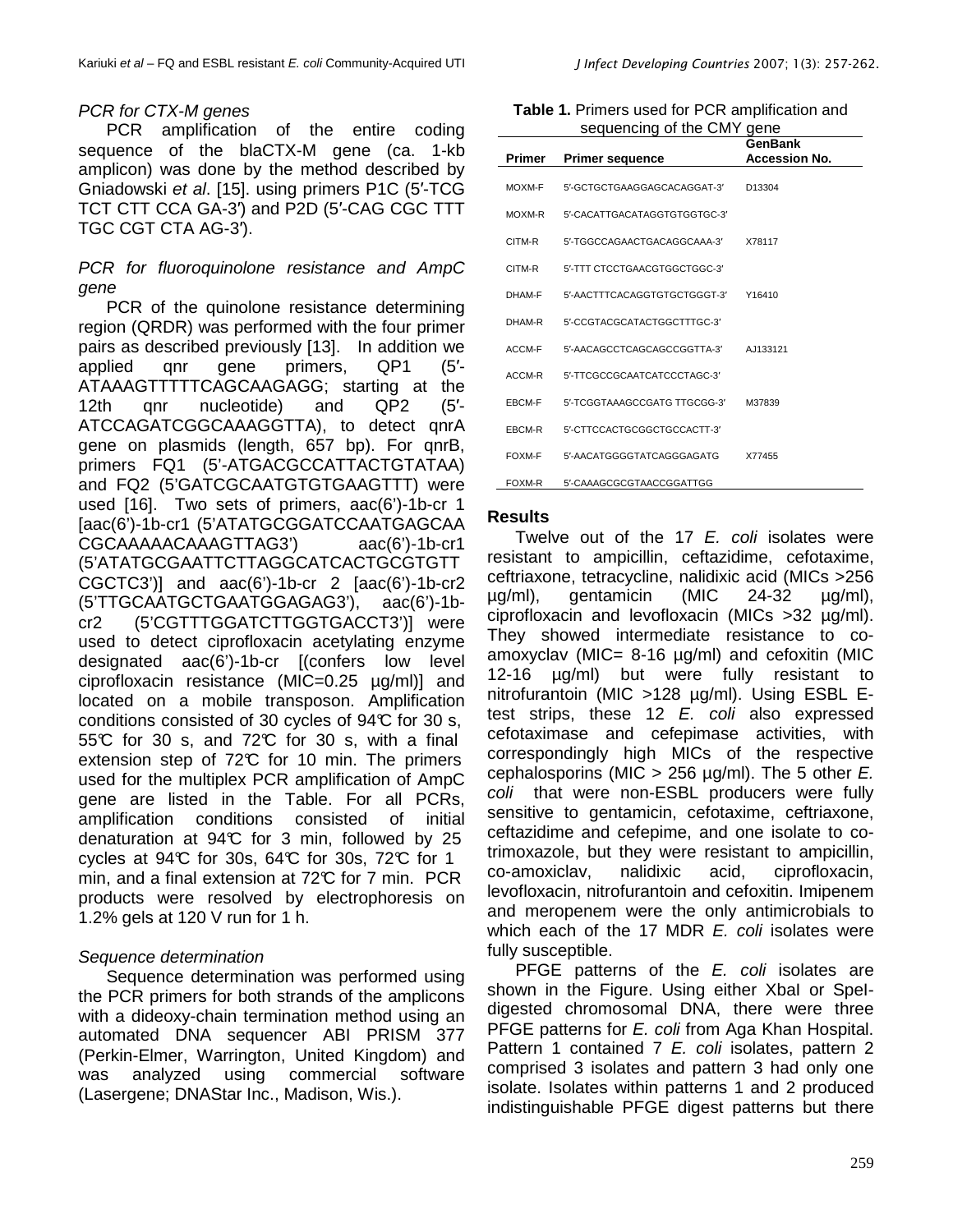were 3-5 band differences between them. These isolates were from 3 different outpatient clinics and were obtained over a one-year period, and hence were likely to represent distinct pockets of community-acquired clonally-related strain types. In contrast all 6 isolates from Nairobi Hospital produced different PFGE digest patterns indicating that these were isolates from distinct and unrelated sources of infection in the respective communities. All the 12 ESBL-producing E. coli contained a 42 kb plasmid in addition to two smaller plasmids of 4 and 2.5 kb. The non-ESBL producers all contained a 3 kb plasmid. In vitro conjugation tests showed that the 42 kb plasmid co-transferred resistance to ampicillin, cefotaxime, ceftriaxone, ceftazidime, cefepime, co-trimoxazole and tetracycline.

**Figure 1.** PFGE patterns of 11 XbaI-digested cefotaxime and ciprofloxacin resistant E. coli from cases of urinary tract infections attending a hospital in Nairobi. Lanes 1-11 are PFGE patterns of E. coli from Aga Khan Hospital, while lanes 12-17 shows PFGE patterns of E. coli from Nairobi Hospital. Lane M, 50 kb molecular size standard; Lanes 1 to 7, E. coli from main PFGE pattern 1 (all from outpatients); Lanes 9 to11, E. coli from PFGE pattern 2 (one from outpatient, one from surgical ward and 1 from medical ward); Lanes 12-17 E. coli from Nairobi Hospital (from outpatients) showing 5 distinct PFGE patterns.

## 1 2 3 4 5 6 7 8 9 10 11 12 13 14 15 16 17 M

Each of the 17 MDR E. coli isolates contained two amino acid substitutions in the QRDR, i.e. 83 Serine (TCG) to Leucine (TTG) and 87 Aspartic acid (GAC) to Asparagine (AAC), and two silent mutations in amino acids 156 Proline (CCC to CCG) and 182 Iso-leucine (ATC to ATT). In addition, all the MDR  $E$ . coli contained the aac(6')-1b-cr2 gene while 6/17 isolates also carried the qnrA and qnrB genes. The 5 cefoxitin resistant non-ESBL producing isolates were also positive for the AmpC gene, with amplicons of 462 bp, indicating that the genes probably arose from Citrobacter freundii. These isolates all carried a 3kb plasmid which was not transferred to E. coli J53 in vitro. The AmpC sequence showed high identity to CMY-2 but to none of the other AmpC genes tested. These  $5 \nE$  coli isolates were from patients seen at 2 separate outpatient clinics and one surgical ward at the Aga Khan Hospital. They are likely to be clonal as their XbaI and SpeI PFGE patterns were indistinguishable. PCR amplification of the entire coding sequence of the blaCTX-M gene revealed complete sequence identity for each of the 12 cefotaxime-resistant E. coli as well as from their E. coli J53 transconjugants with CTX-M-15.

## **Discussion**

Worldwide E. coli is the major cause of UTIs and accounts for 75% to 90% of UTI isolates [2, 17]. The increasing prevalence of infections caused by antibiotic-resistant bacteria makes the empirical treatment of UTIs difficult and outcome unpredictable [6]. In the current study we examined 64 MDR E. coli – which represent 36% of all UTI isolates from two hospitals in Nairobi. A total of 17 E. coli were also resistant to fluoroquinolones and 12 of these were also resistant to each of the four extended spectrum beta-lactams, cefotaxime, ceftriaxone, ceftazidime and cefepime that form the mainstay of reserve antibiotics for treatment of severe infections in these hospitals. In Kenyan private clinics and hospitals, ciprofloxacin is the most frequently prescribed fluoroquinolone for UTIs because of its availability in oral and intravenous formulations. In poor-resource settings where the availability of alternative effective antibiotics is limited, serious problems are anticipated in the treatment of multidrug- and fluoroquinolone-resistant E. coli.

Many studies worldwide have also reported a sharp increase in ciprofloxacin resistant E. coli isolates from UTIs. For example, in China, from 1998 to 2002, the prevalence of ciprofloxacin resistance has increased steadily from 46.6% to 59.4% [6], and in Bangladesh the prevalence was 26% [8]. Although some studies have identified plasmid-mediated fluoroquinolone resistance in clinical bacterial isolates that showed reduced

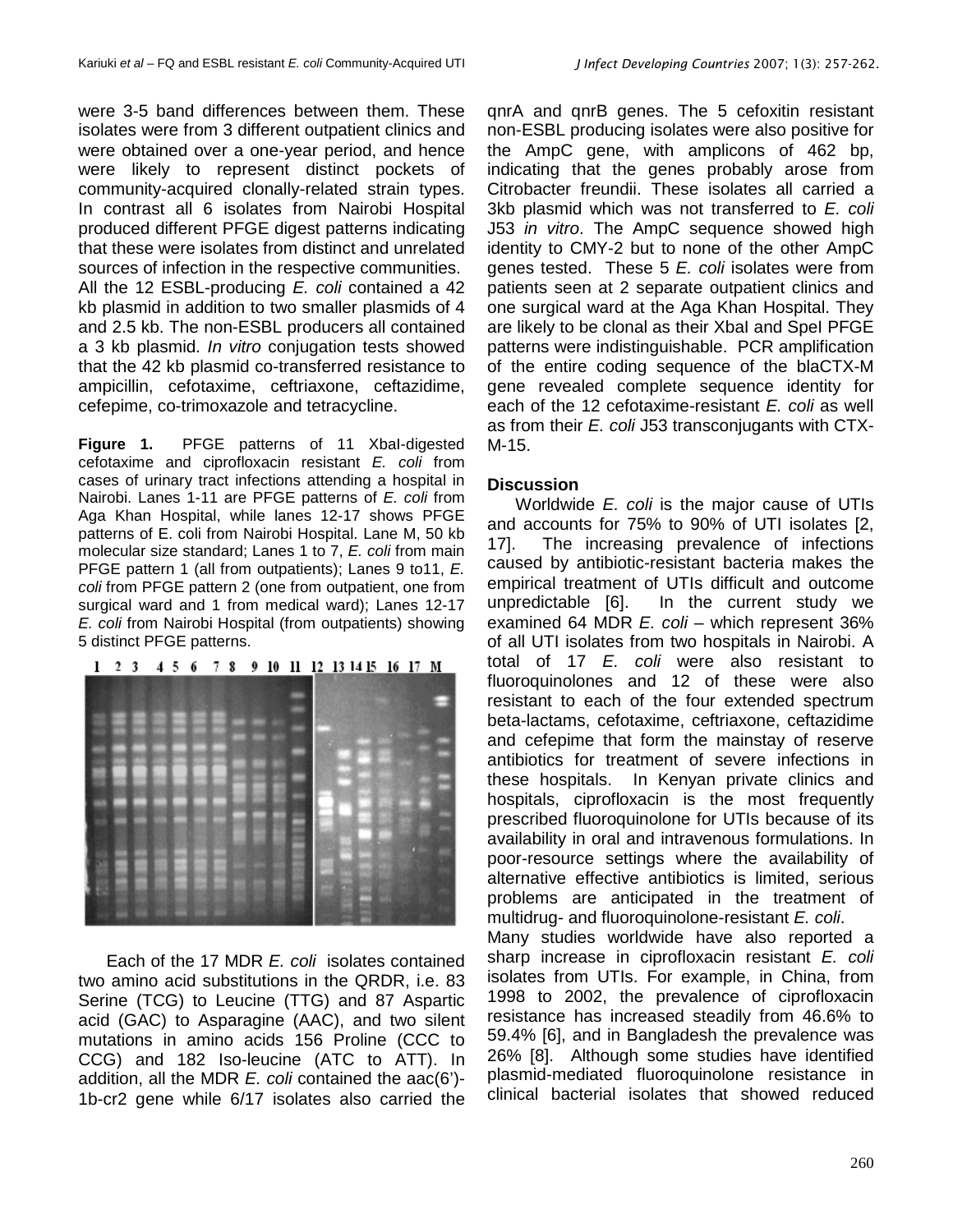susceptibility to fluoroquinolones [12,16] it appears that full resistance to fluoroquinolones (MICs > 32  $uq/ml$ ) in our  $E$ . coli isolates was due to point mutations in the QRDR, namely 83 Serine (TCG) to Leucine (TTG) and 87 Aspartic acid (GAC) to Asparagine (AAC), and qnrA, qnrB and aac(6')-1bcr2 genes. However, we cannot exclude the possibility that the presence of the qnrS gene might have also contributed to the mutations in the QRDR. Each of the ESBL producing E. coli contained a plasmid mediated cefotaximehydrolysing CTX-M-15 enzyme encoded on a 42 kb plasmid which was also associated with transferable resistance to ampicillin, cefotaxime, ceftriaxone, ceftazidime, cefepime, co-trimoxazole and tetracycline. To our knowledge this is the first report of CTX-M-15 enzyme to be found in E. coli isolates from the region. Previously we identified a novel CTX-M-12 enzyme in a nosocomial isolate of Klebsiella pneumoniae from a local hospital [18]. Although we were unable to categorically determine prior usage of fluoroquinolones by individual patients, these antibiotics are the current drug of choice for treatment of UTIs and it is plausible that patients who had previous episodes of UTIs may already have been exposed to these antibiotics. Other studies in USA [19] and Tunisia [20] have also identified urinary E. coli that produced the plasmid-mediated AmpC enzyme beta-lactamase CMY-2 and CTX-M15 ESBLs, and these were resistant to ceftazidime, ceftriaxone, and cefepime but sensitive to meropenem. In Taiwan, E. coli isolates recovered from food animal feces, retail ground meats, and urinary E. coli isolates from outpatients were shown to carry a CMY-2  $\Box$ -lactamase [21].

The PFGE patterns of E. coli isolates from Aga Khan Hospital indicate that UTI infections in the outpatient group were likely to be from pockets of a clonally-related community-acquired strain while those that caused UTIs at the Nairobi Hospital may have originated from different sources. As these isolates were collected over a period of one year and were mainly from outpatients, it is plausible that the UTIs may have several sources of infection in the community as even isolates from inpatients showed distinct PFGE patterns. Previous studies in Canada [22] and USA [23] have also described the occurrence of several E. coli clonal groups in a community suggesting that a proportion of community-acquired UTIs may be

caused by E. coli disseminated from one or more point sources.

In conclusion, antimicrobial resistance patterns and PFGE showed that these were community acquired E. coli UTIs caused by pockets of both clonally related and some discreet strains. These findings also show that plasmid-mediated CTX-M-15 and  $CMY-2$  AmpC  $\Box$ -lactamase, and fluoroquinolone resistance among urinary E. coli are prevalent, posing a major challenge in the management of community-acquired UTIs.

### **Acknowledgement**

We thank the Director, Kenya Medical Research Institute, for permission to publish this work. We duly acknowledge Ms Jane Muyodi and Agnes Munyalo for technical assistance in the laboratory. Funding source: SK was supported by a Wellcome Trust Training Fellowship.

### **References**

- 1. Karlowsky JA, Hoban DJ, Decorby MR, Laing NM, Zhanel GG (2006) Fluoroquinolone-resistant urinary isolates of Escherichia coli from outpatients are frequently multidrug resistant: results from the North American Urinary Tract Infection Collaborative Alliance-Quinolone Resistance study. Antimicrob Agents Chemother 50:2251-4.
- 2. Nicolle LE (2001) Urinary tract infection: traditional pharmacologic therapies. Am J Med 113(Suppl. 1A):35– 44.
- 3. Nicolle LE (2005) Catheter-related urinary tract infection. Drugs Aging 22:627-39.
- 4. Gupta K, Sahm DF, Mayfield D, Stamm WE (2001) Antimicrobial resistance among uropathogens that cause community-acquired urinary tract infections in women: a nationwide analysis. Clin Infect Dis 33:89–94.
- 5. Mathai D, Jones RN, Pfaller MA; SENTRY Participant Group North America (2001) Epidemiology and frequency of resistance among pathogens causing urinary tract infections in 1,510 hospitalized patients: a report from the SENTRY Antimicrobial Surveillance Program (North America). Diagn Microbiol Infect Dis 40:129–36.
- 6. Warren JW, Abrutyn E, Hebel JR, Johnson JR, Schaeffer AJ, Stamm WE (1999) Guidelines for antimicrobial treatment of uncomplicated acute bacterial cystitis and acute pyelonephritis in women. Clin Infect Dis 29:745–58.
- 7. Zhanel GG, Karlowsky JA, Harding GKM, Carrie A, Mazzulli T, Low DE; The Canadian Urinary Isolate Study Group (2000) A Canadian national surveillance study of urinary tract isolates from outpatients: comparison of the activities of trimethoprim–sulfamethoxazole, ampicillin, mecillinam, nitrofurantoin, and ciprofloxacin. Antimicrob Agents Chemother 44:1089–92.
- 8. Gupta K, Hooton TM, Stamm WE (2001) Increasing antimicrobial resistance and the management of uncomplicated community-acquired urinary tract infections. Ann Intern Med 135:41–50.
- 9. Hooton TM (2003) Fluoroquinolones and resistance in the treatment of uncomplicated urinary tract infection. Int J Antimicrob Agents 2: 65–72.